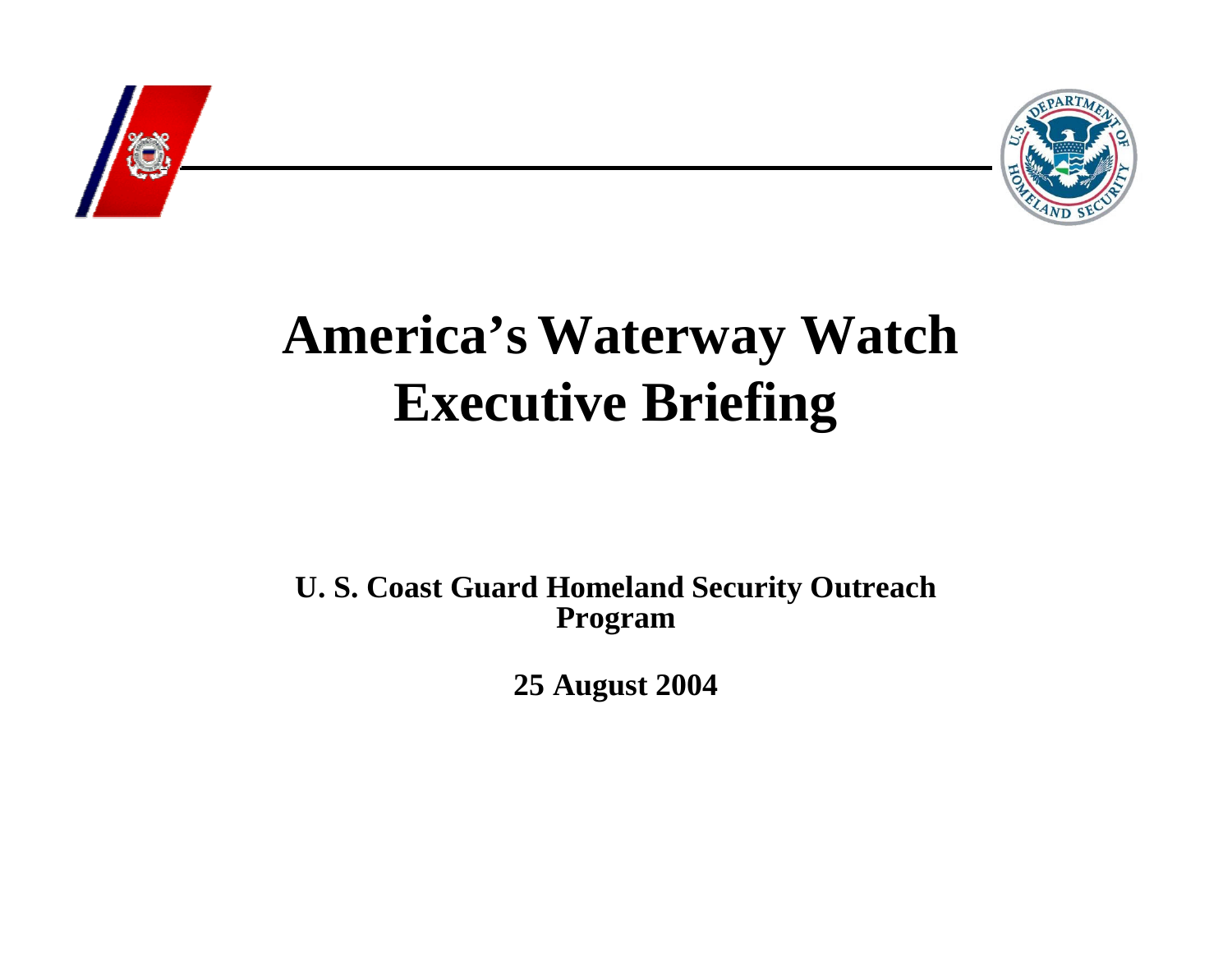



•A direct response to the Terrorist attack on 9/11

•Prevent our coastal waters, rivers, bridges, tunnels, and ports, from becoming the next target.

•New concept in neighborhood watch programs.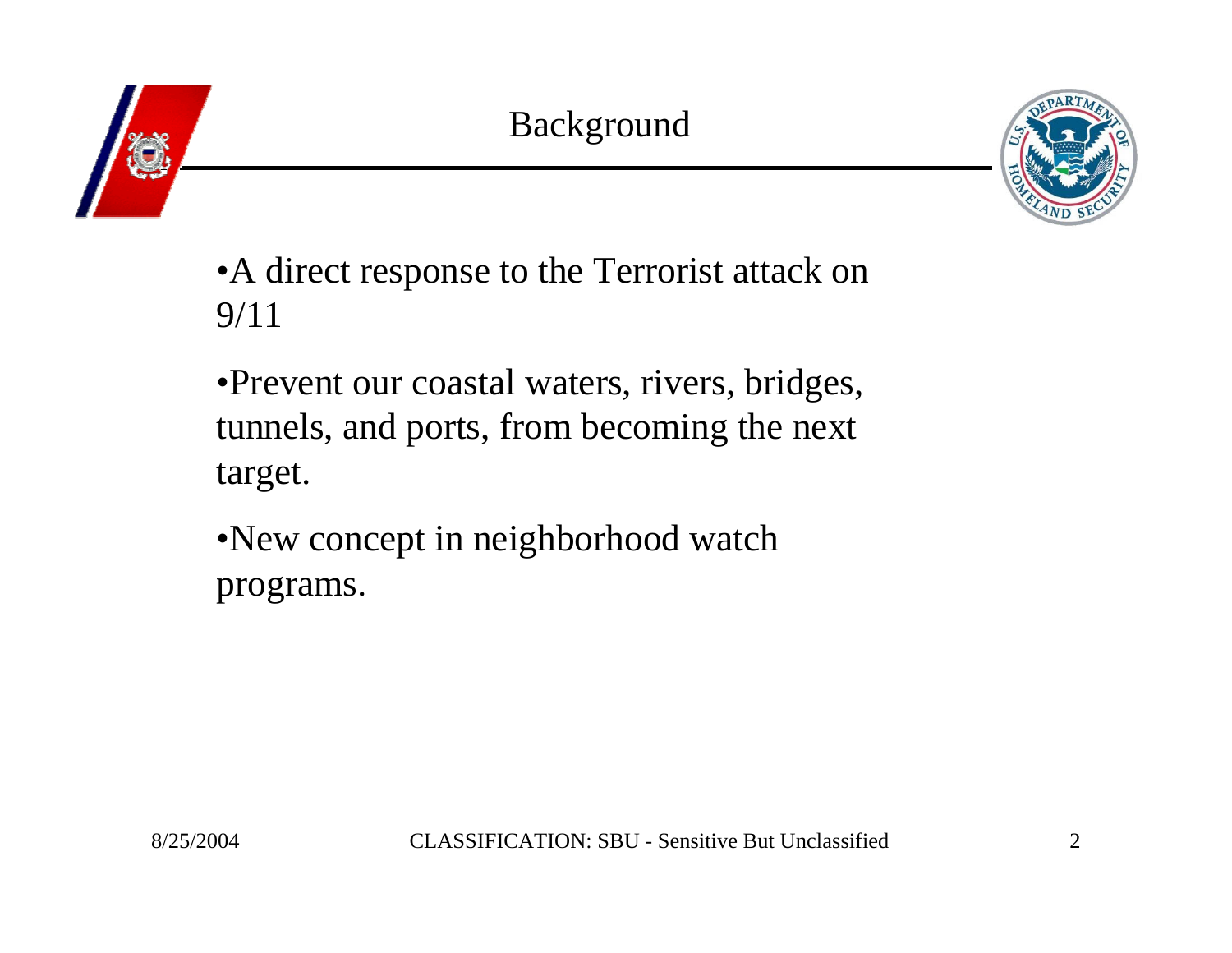# Background

With more than –

- •95,000 miles of shoreline
- •290,000 square miles of water\*
- •70,000,000 boaters
- •351 Major Seaports

The U. S. Coast Guard and local first responders **can't** do the job alone











8/25/2004 CLASSIFICATION: SBU - Sensitive But Unclassified 4National Ocean Service and CLASSIFICATION: SBU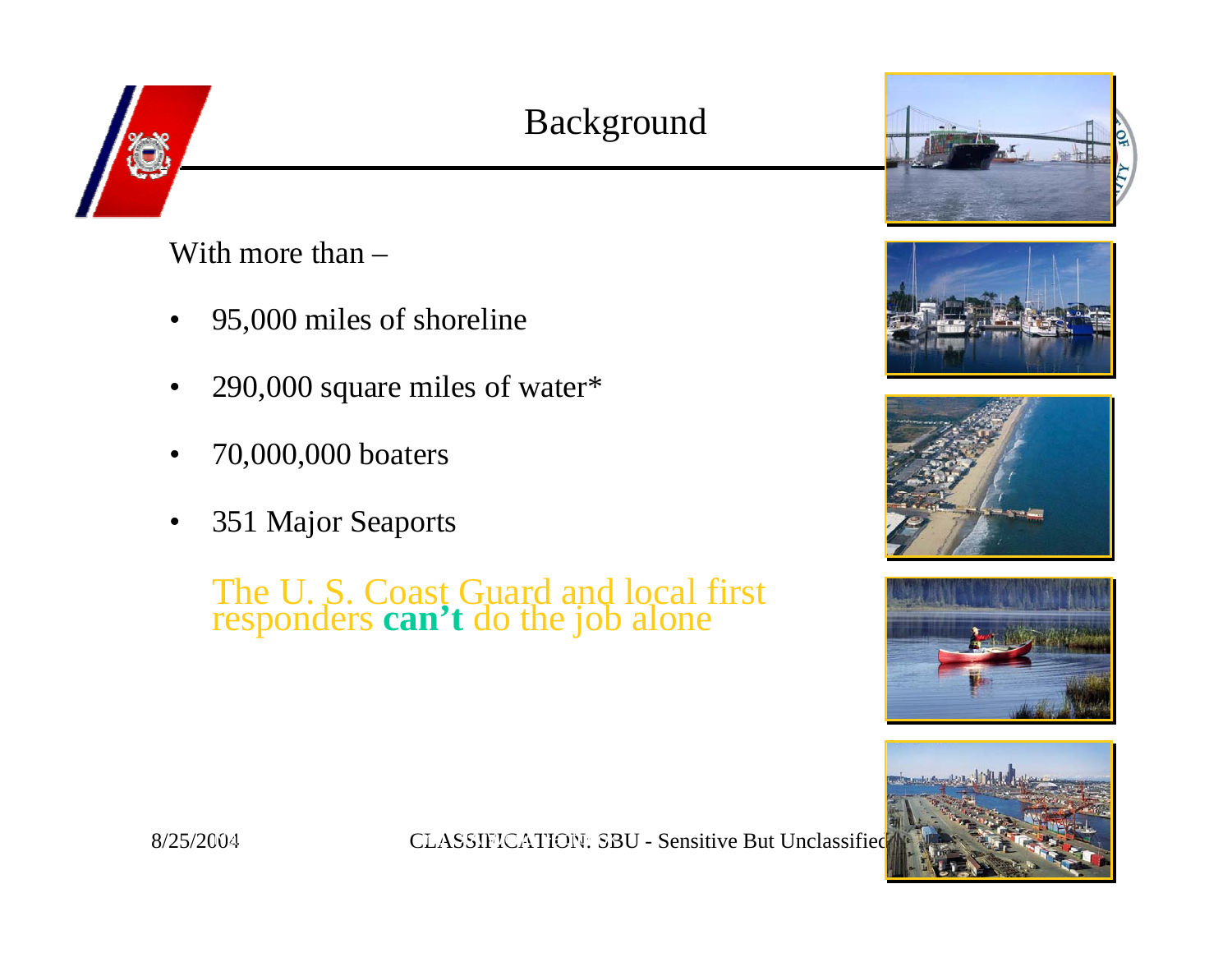



- •Raise Public Awareness Of The Threat Of Terrorism – Maritime
- $\bullet$  Engage American Citizens To Join War On Terrorism on Domestic Front
	- Engage The Eyes And Ears Of Waterfront Users and Related **Businesses**
- Detect Suspicious Activity Things That are Out Of Place
- Report Suspicious Activity/For National & Regional Data Base
- Emergency Or Law Enforcement Dial 911
	- Non-Emergency 1-877 24-WATCH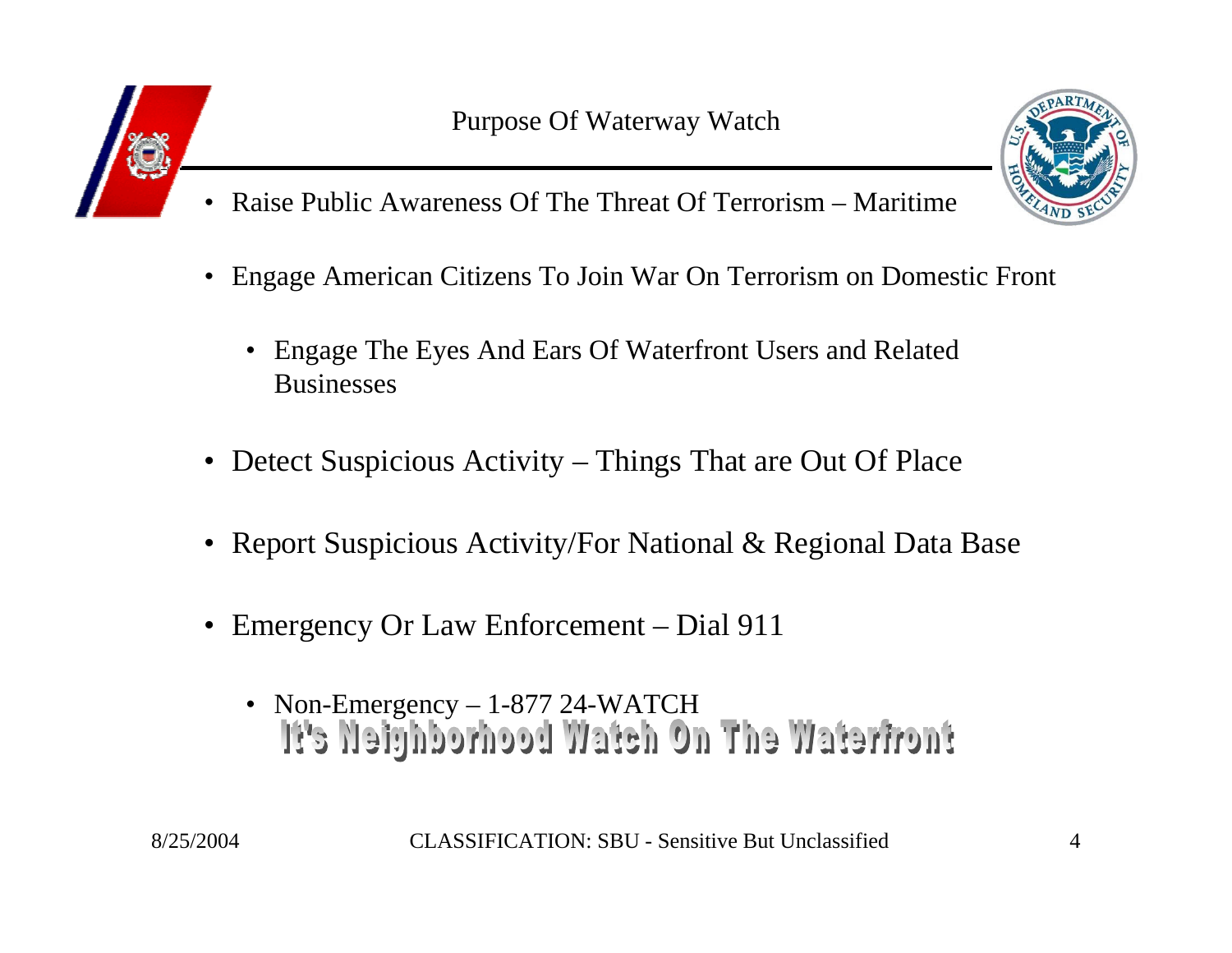



- •Suspicious persons conducting unusual activities
- •Suspicious persons photographing/making sketches
- •Suspicious person loitering for extended periods
- $\bullet$ Suspicious person renting watercraft
- •Unknown vendors attempting to sell/deliver merchandise
- •Unknown persons asking detailed questions about operations
- •Unknown persons inquiring about details of local security measures
- •Unknown persons inquiring about arrangements and security for public events
- •Unknown persons surveying bridge and waterway operations
- •Boats depositing suspicious passengers in non-passenger locations at night
- •Arriving boats from international waters which appear to bypass U.S. Customs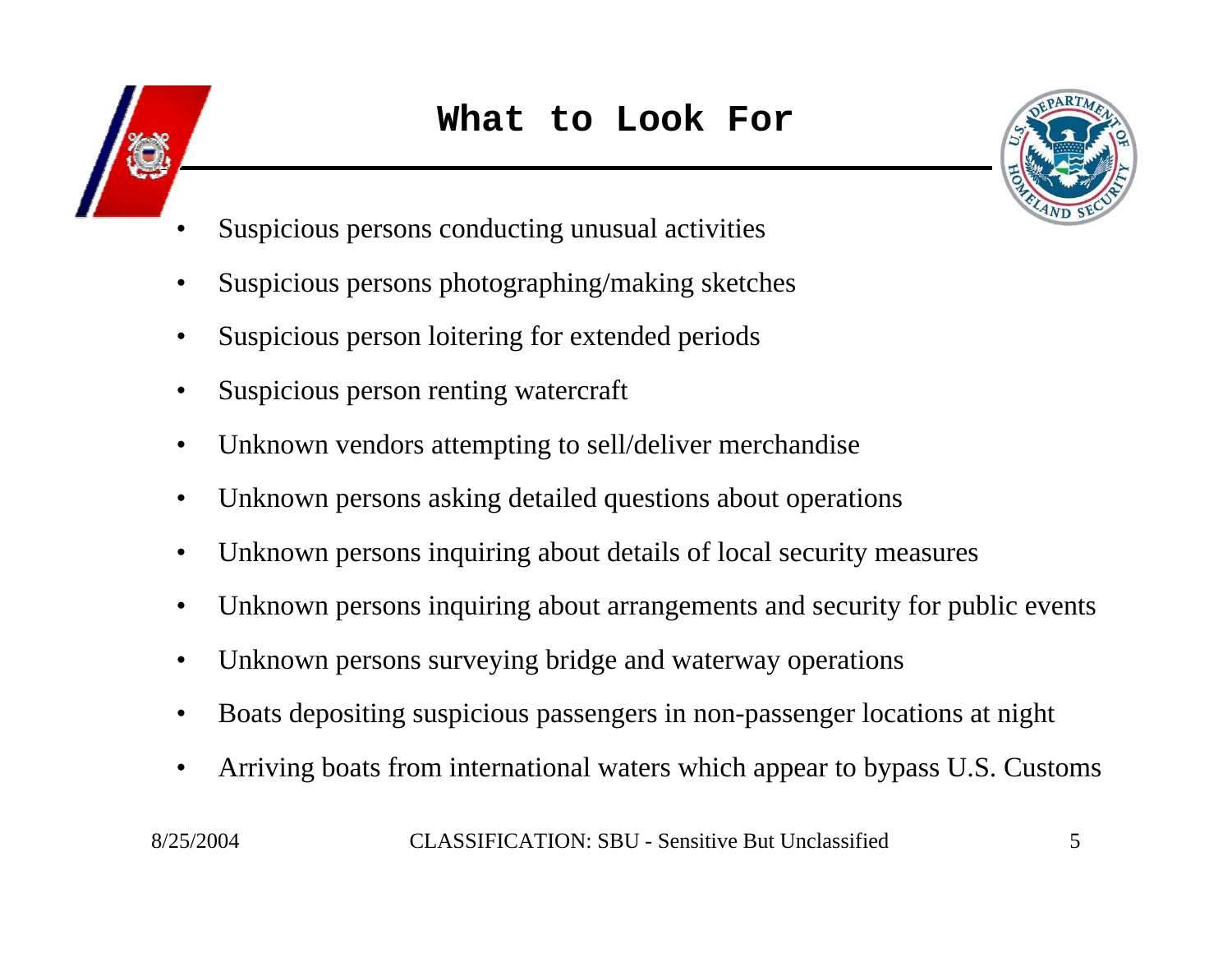How to Report Suspicious Activity

**National Response Center National Response Center 1 877 24-WATCH**

**National Communications Center for Reporting:**

- **Terrorism/Suspicious Activity**
- **Oil/Hazardous Material Spills or potential spills**
- **Radiological/Biological Releases**
- **Weapons of Mass Destruction Incidents**
- $\bullet$ **Railroad/Transit Incidents**
- $\bullet$ **General Aviation Incidents**
- $\bullet$ **Maritime incidents**
- **Incidents affecting national infrastructure**

# **1 877 24-WATCH**



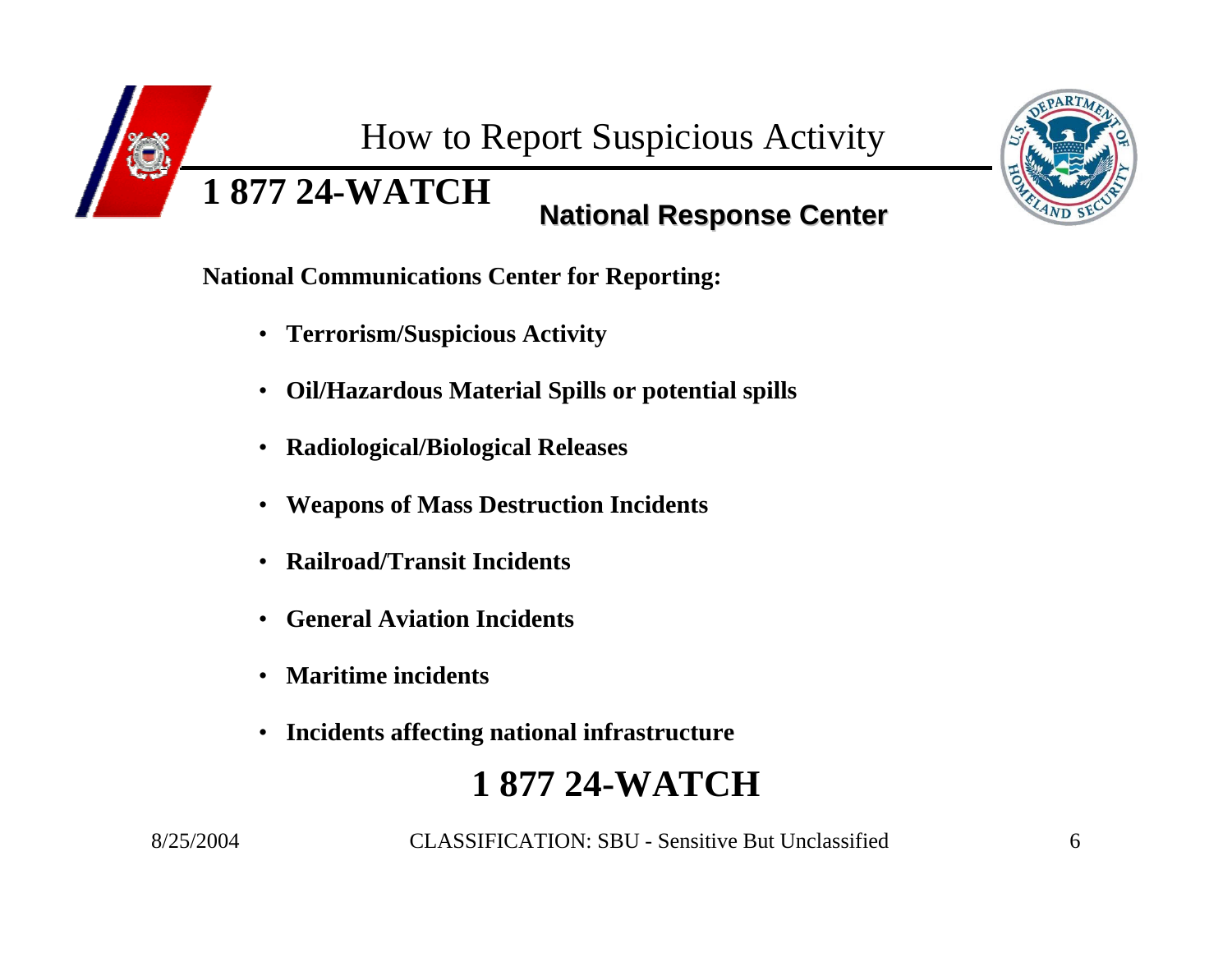

# **The National Response Team**



- EPA (Chair)
- Dept. of Agriculture
- Dept. of Defense
- Dept. of Health & Dept. of Interior
- Human Services
- Dept. of Justice
- Dept. of State
- Dept. of Treasury FEMA
- GSA
- USCG (Vice-Chair)
- Dept. of Commerce
- Dept. of Energy
- 
- Dept. of Labor
- Dept. of Transportation
- 
- Nuclear Reg.

#### Committee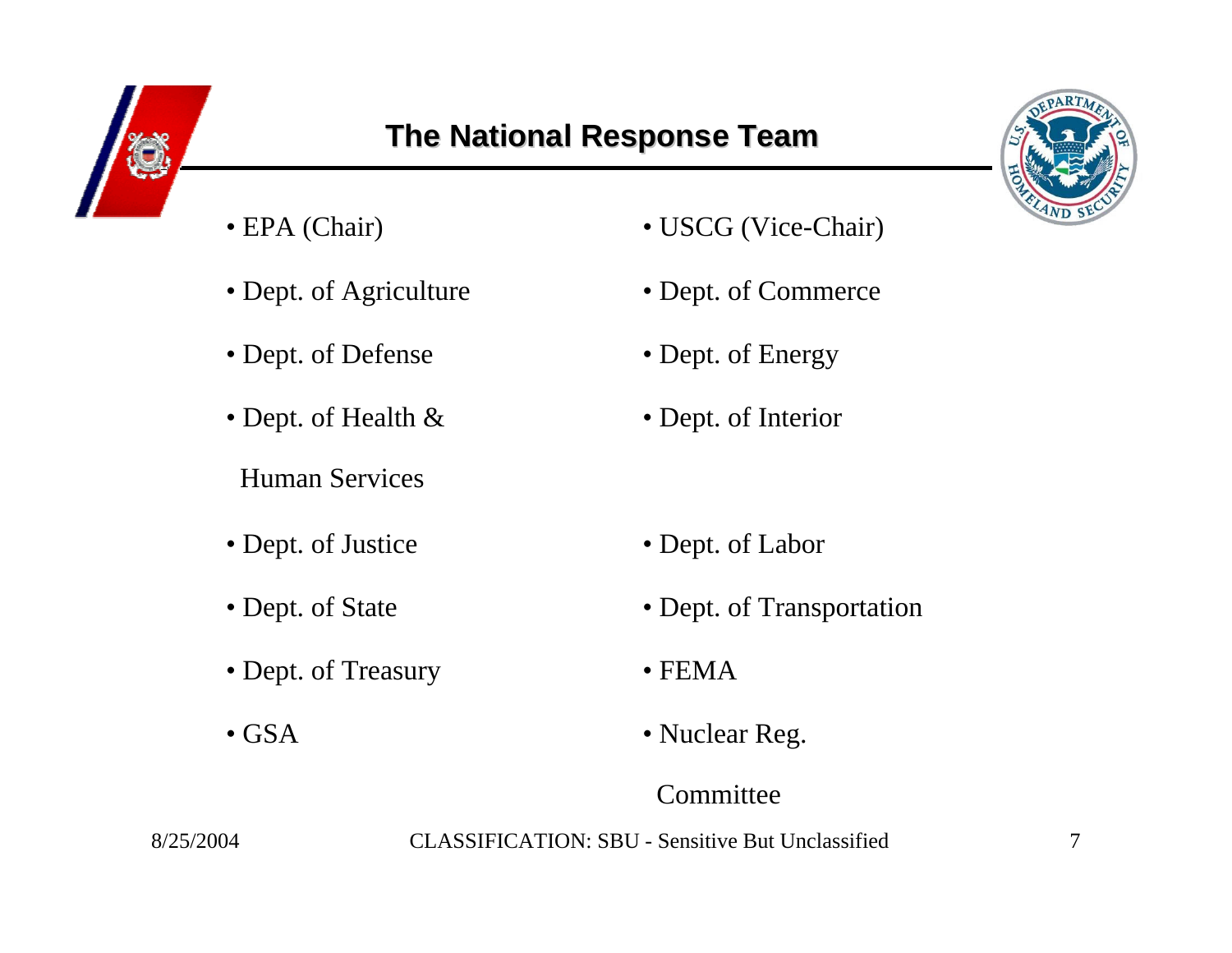

# **Incident Information Flow Incident Information Flow**



**Federal On Scene Coordinator**









**NOAA First Class Mail**

**State Fax Notifications**

**NRT Member and Customer Agencies**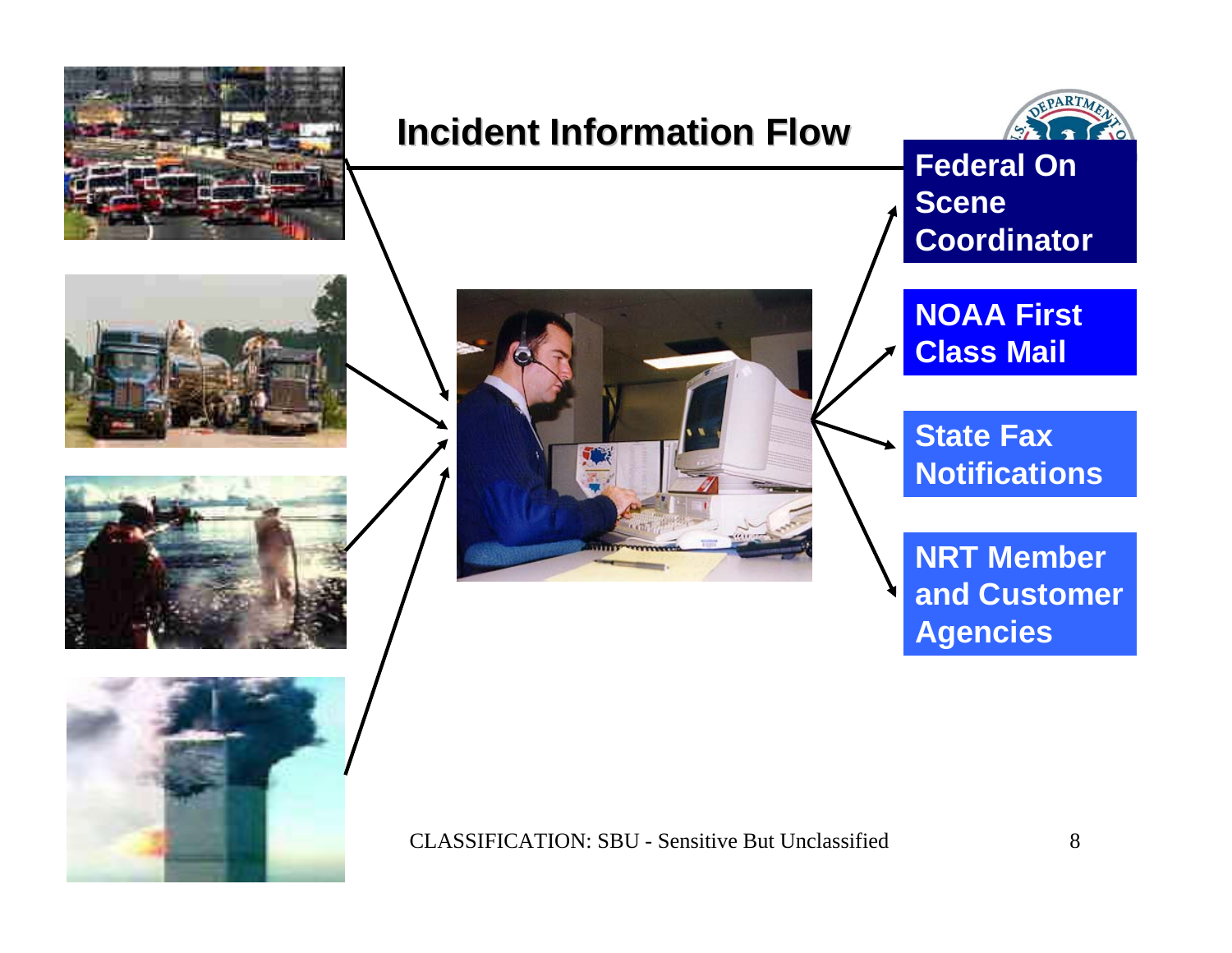

- • Preferred method is via telephone: 1-877-24-WATCH or 1-800-424-8802
- •Via the NRC website: www.nrc.uscg.mil
- •CANNOT accept reports via fax or email

#### **NRC Stats at a Glance NRC Stats at a Glance - Fiscal Year 2003 Fiscal Year 2003**

•**Incoming Phone Calls: 129,176 / +90% since 2003**

### **Total Reports: 32,294**

**Total outgoing Notifications (Includes fax & email): 206,690**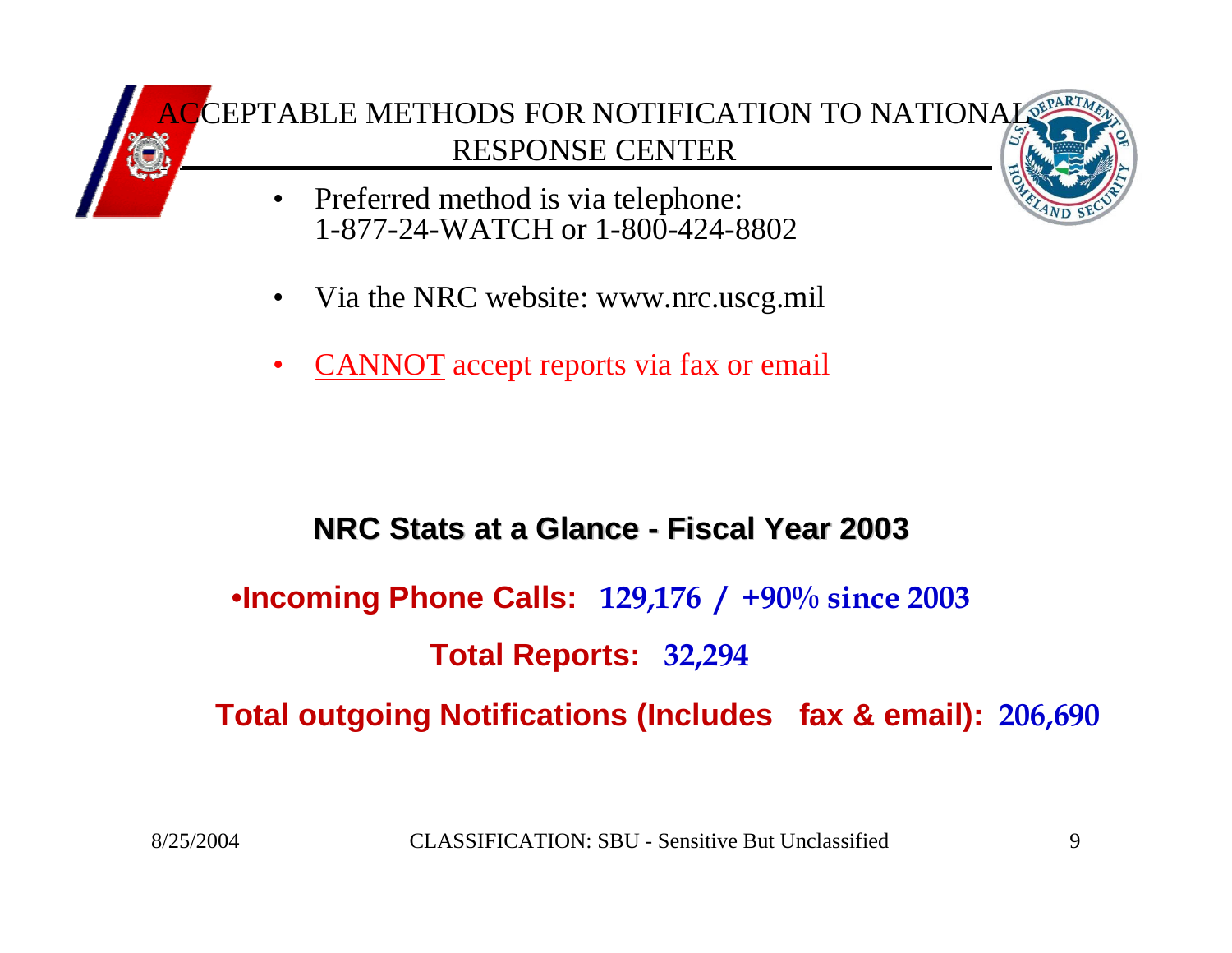

#### Operation ON GUARD Success Stories – Malike Incident





- •Malike Incident – Miami Waterfront
- •Cruise Boat Operator Briefed on On Guard/Waterway Watch
- $\bullet$ Reported Malike's suspicious activity
- $\bullet$ Led to arrest by FBI in NYC<br>May 18 2003 charged with drug<br>possession & making false<br>statements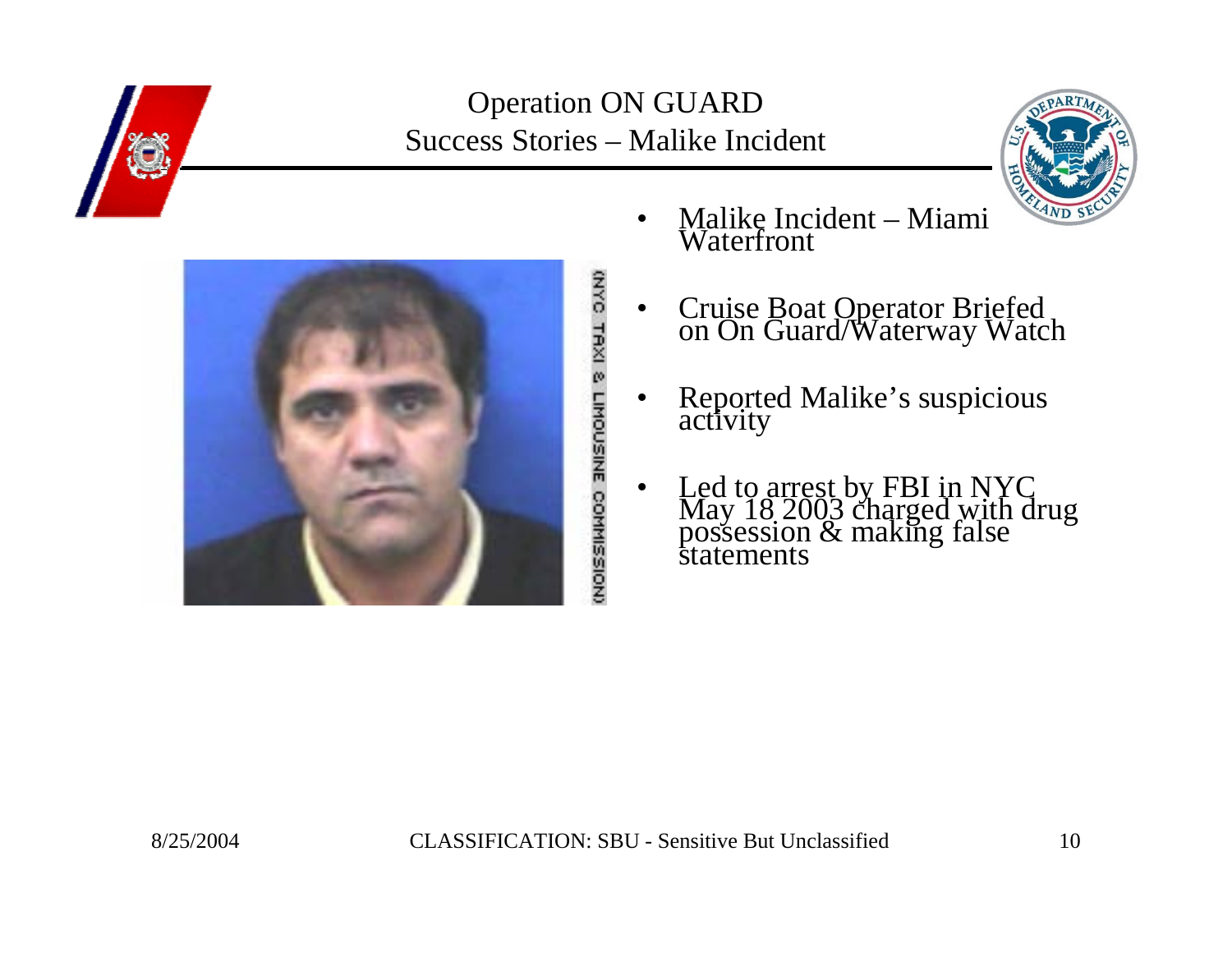

# Operation ON GUARD Success Stories – Cove marina



- $\bullet$ Pompano Beach Incident – Cove marina
- •Local Fishing Boat Captain Briefed on On Guard/A. Waterway Watch
- •52 Foot Sport Fisherman Docks at Cove - 4 AM
- •Suspicious Persons Depart In Waiting Cars
- •Fishing Boat Captain Call 911
- •Over 40 Haitian Illegals Follow
- •Broward Sheriff Arrests Captain, Many passengers, Coast Guard Confiscates Boat